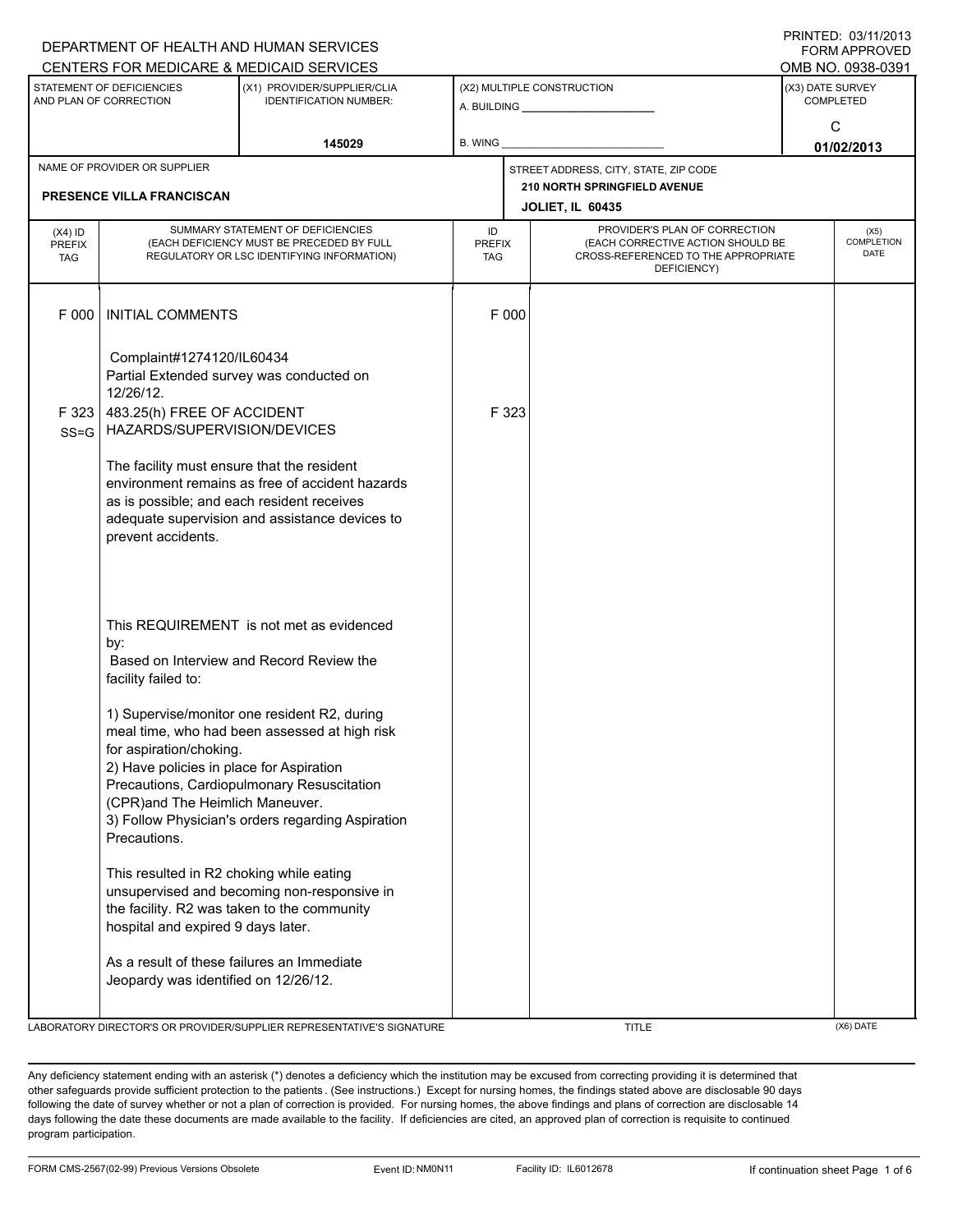|                                                                                                                        |                                            | DEPARTMENT OF HEALTH AND HUMAN SERVICES                                                         |    |                                                                          |                                       |                  | <b>FORM APPROVED</b>      |
|------------------------------------------------------------------------------------------------------------------------|--------------------------------------------|-------------------------------------------------------------------------------------------------|----|--------------------------------------------------------------------------|---------------------------------------|------------------|---------------------------|
|                                                                                                                        |                                            | CENTERS FOR MEDICARE & MEDICAID SERVICES                                                        |    |                                                                          |                                       |                  | OMB NO. 0938-0391         |
| STATEMENT OF DEFICIENCIES<br>(X1) PROVIDER/SUPPLIER/CLIA<br>AND PLAN OF CORRECTION<br><b>IDENTIFICATION NUMBER:</b>    |                                            |                                                                                                 |    | (X2) MULTIPLE CONSTRUCTION                                               | (X3) DATE SURVEY                      | <b>COMPLETED</b> |                           |
|                                                                                                                        |                                            |                                                                                                 |    |                                                                          |                                       |                  | C                         |
| 145029                                                                                                                 |                                            | B. WING                                                                                         |    |                                                                          | 01/02/2013                            |                  |                           |
|                                                                                                                        | NAME OF PROVIDER OR SUPPLIER               |                                                                                                 |    |                                                                          | STREET ADDRESS, CITY, STATE, ZIP CODE |                  |                           |
|                                                                                                                        | PRESENCE VILLA FRANCISCAN                  |                                                                                                 |    |                                                                          | <b>210 NORTH SPRINGFIELD AVENUE</b>   |                  |                           |
|                                                                                                                        |                                            |                                                                                                 |    |                                                                          | JOLIET, IL 60435                      |                  |                           |
| $(X4)$ ID                                                                                                              | SUMMARY STATEMENT OF DEFICIENCIES          |                                                                                                 | ID |                                                                          | PROVIDER'S PLAN OF CORRECTION         |                  | (X5)<br><b>COMPLETION</b> |
| (EACH DEFICIENCY MUST BE PRECEDED BY FULL<br><b>PREFIX</b><br>REGULATORY OR LSC IDENTIFYING INFORMATION)<br><b>TAG</b> |                                            | <b>PREFIX</b><br>TAG                                                                            |    | (EACH CORRECTIVE ACTION SHOULD BE<br>CROSS-REFERENCED TO THE APPROPRIATE |                                       | DATE             |                           |
|                                                                                                                        |                                            |                                                                                                 |    |                                                                          | DEFICIENCY)                           |                  |                           |
|                                                                                                                        |                                            |                                                                                                 |    |                                                                          |                                       |                  |                           |
| F 323                                                                                                                  | Continued From page 1                      |                                                                                                 |    | F 323                                                                    |                                       |                  |                           |
|                                                                                                                        | The facility was informed of the Immediate |                                                                                                 |    |                                                                          |                                       |                  |                           |
|                                                                                                                        | Jeopardy on 12/26/12 at 2:10 PM.           |                                                                                                 |    |                                                                          |                                       |                  |                           |
|                                                                                                                        |                                            | The Immediate Jeopardy began on 10/18/12                                                        |    |                                                                          |                                       |                  |                           |
|                                                                                                                        |                                            | during the evening meal when R2 was left alone                                                  |    |                                                                          |                                       |                  |                           |
|                                                                                                                        | unsupervised to eat the meal. While the    |                                                                                                 |    |                                                                          |                                       |                  |                           |
|                                                                                                                        |                                            | immediacy was removed on 1/2/13, the facility<br>remains out of compliance at Severity Level 2. |    |                                                                          |                                       |                  |                           |
|                                                                                                                        |                                            | Additional time is needed to monitor and evaluate                                               |    |                                                                          |                                       |                  |                           |
|                                                                                                                        | the effectiveness of the implementation of |                                                                                                 |    |                                                                          |                                       |                  |                           |
|                                                                                                                        | policies and procedures.                   |                                                                                                 |    |                                                                          |                                       |                  |                           |
|                                                                                                                        | Findings include:                          |                                                                                                 |    |                                                                          |                                       |                  |                           |
|                                                                                                                        |                                            | The clinical record indicated that R2 was admitted                                              |    |                                                                          |                                       |                  |                           |
|                                                                                                                        |                                            | to the facility with diagnoses including Dysphagia,                                             |    |                                                                          |                                       |                  |                           |
|                                                                                                                        |                                            | Alzheimer Dementia, Altered Mental Status, Type                                                 |    |                                                                          |                                       |                  |                           |
|                                                                                                                        | Il Diabetes Mellitus, Parkinson's Disease. |                                                                                                 |    |                                                                          |                                       |                  |                           |
|                                                                                                                        |                                            | R2 was assessed on 7/30/12 by Speech Therapy                                                    |    |                                                                          |                                       |                  |                           |
|                                                                                                                        |                                            | per note in R2's clinical record as being at "risk                                              |    |                                                                          |                                       |                  |                           |
|                                                                                                                        | for choking, aspiration, dehydration, and  |                                                                                                 |    |                                                                          |                                       |                  |                           |
|                                                                                                                        |                                            | malnutrition". R2 had one episode of "suspected                                                 |    |                                                                          |                                       |                  |                           |
|                                                                                                                        |                                            | aspiration", during medication pass that was<br>documented on 8/9/12 in the speech therapy      |    |                                                                          |                                       |                  |                           |
|                                                                                                                        |                                            | note. Speech therapy was working with R2 to                                                     |    |                                                                          |                                       |                  |                           |
|                                                                                                                        |                                            | change R2's diet from nothing by mouth with tube                                                |    |                                                                          |                                       |                  |                           |
|                                                                                                                        |                                            | feeding, to puree, and then finally to mechanical                                               |    |                                                                          |                                       |                  |                           |
|                                                                                                                        |                                            | soft. On 9/3/12, R2 was discharged from Speech<br>Therapy. On the discharge document from       |    |                                                                          |                                       |                  |                           |
|                                                                                                                        |                                            | Speech Therapy for this date, under skilled                                                     |    |                                                                          |                                       |                  |                           |
|                                                                                                                        |                                            | therapy techniques it is documented; swallowing:                                                |    |                                                                          |                                       |                  |                           |
|                                                                                                                        |                                            | Compensatory swallow techniques, Aspiration                                                     |    |                                                                          |                                       |                  |                           |
|                                                                                                                        |                                            | Precautions, Multiple swallow, Cues to throat                                                   |    |                                                                          |                                       |                  |                           |
|                                                                                                                        |                                            | clear/cough, Cues verbal/visual/tactile. The<br>Assessment for this date does not document an   |    |                                                                          |                                       |                  |                           |
|                                                                                                                        | assessment for R2 to eat alone in a room   |                                                                                                 |    |                                                                          |                                       |                  |                           |
|                                                                                                                        | unsupervised.                              |                                                                                                 |    |                                                                          |                                       |                  |                           |
|                                                                                                                        |                                            |                                                                                                 |    |                                                                          |                                       |                  |                           |

FORM CMS-2567(02-99) Previous Versions Obsolete Event ID:NM0N11 Facility ID: IL6012678 If continuation sheet Page 2 of 6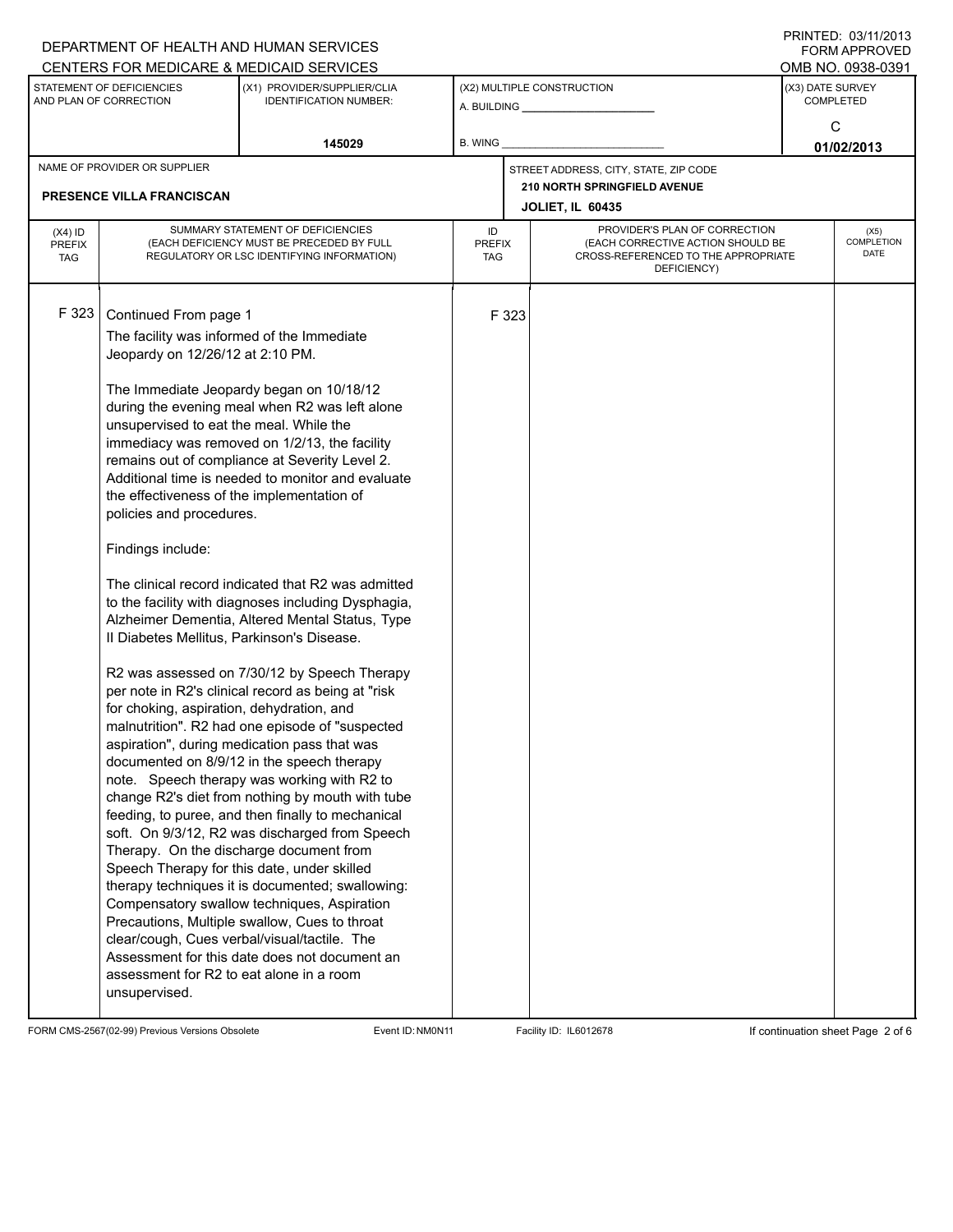|                                          |                                                                                                                                                                                                                  | DEPARTMENT OF HEALTH AND HUMAN SERVICES                                                                                                                                                                                                                                                                                                                     |         |                                                                                                                                                  |                                                                |                                       | <b>FORM APPROVED</b>              |  |
|------------------------------------------|------------------------------------------------------------------------------------------------------------------------------------------------------------------------------------------------------------------|-------------------------------------------------------------------------------------------------------------------------------------------------------------------------------------------------------------------------------------------------------------------------------------------------------------------------------------------------------------|---------|--------------------------------------------------------------------------------------------------------------------------------------------------|----------------------------------------------------------------|---------------------------------------|-----------------------------------|--|
|                                          | STATEMENT OF DEFICIENCIES                                                                                                                                                                                        | CENTERS FOR MEDICARE & MEDICAID SERVICES<br>(X1) PROVIDER/SUPPLIER/CLIA                                                                                                                                                                                                                                                                                     |         |                                                                                                                                                  | (X2) MULTIPLE CONSTRUCTION                                     | OMB NO. 0938-0391<br>(X3) DATE SURVEY |                                   |  |
| AND PLAN OF CORRECTION                   |                                                                                                                                                                                                                  | <b>IDENTIFICATION NUMBER:</b>                                                                                                                                                                                                                                                                                                                               |         |                                                                                                                                                  |                                                                |                                       | <b>COMPLETED</b>                  |  |
| 145029                                   |                                                                                                                                                                                                                  |                                                                                                                                                                                                                                                                                                                                                             | B. WING |                                                                                                                                                  |                                                                | С<br>01/02/2013                       |                                   |  |
|                                          | NAME OF PROVIDER OR SUPPLIER                                                                                                                                                                                     |                                                                                                                                                                                                                                                                                                                                                             |         |                                                                                                                                                  | STREET ADDRESS, CITY, STATE, ZIP CODE                          |                                       |                                   |  |
|                                          | PRESENCE VILLA FRANCISCAN                                                                                                                                                                                        |                                                                                                                                                                                                                                                                                                                                                             |         |                                                                                                                                                  | <b>210 NORTH SPRINGFIELD AVENUE</b><br><b>JOLIET, IL 60435</b> |                                       |                                   |  |
| $(X4)$ ID<br><b>PREFIX</b><br><b>TAG</b> | SUMMARY STATEMENT OF DEFICIENCIES<br>(EACH DEFICIENCY MUST BE PRECEDED BY FULL<br>REGULATORY OR LSC IDENTIFYING INFORMATION)                                                                                     |                                                                                                                                                                                                                                                                                                                                                             | ID      | PROVIDER'S PLAN OF CORRECTION<br>(EACH CORRECTIVE ACTION SHOULD BE<br><b>PREFIX</b><br>CROSS-REFERENCED TO THE APPROPRIATE<br>TAG<br>DEFICIENCY) |                                                                |                                       | (X5)<br>COMPLETION<br><b>DATE</b> |  |
| F 323                                    | Continued From page 2                                                                                                                                                                                            |                                                                                                                                                                                                                                                                                                                                                             |         | F 323                                                                                                                                            |                                                                |                                       |                                   |  |
|                                          | A review of the facility's Minimum Data Set for R2,<br>dated 9/23/12 scored eating at a two which<br>would required R2 needing assistance with<br>meals.                                                         |                                                                                                                                                                                                                                                                                                                                                             |         |                                                                                                                                                  |                                                                |                                       |                                   |  |
|                                          | A review of nursing notes dated 9/24/12<br>documented that E7(Restorative Nurse) said, "R2<br>is able to feed herself with verbal cues although<br>at times she requires staff assist to get started<br>eating." |                                                                                                                                                                                                                                                                                                                                                             |         |                                                                                                                                                  |                                                                |                                       |                                   |  |
|                                          | help with eating."                                                                                                                                                                                               | During a phone interview on 11/27/12 at 10:15<br>AM, Z4 (R2's family member) stated, "I always<br>had to cut up her food. R2 was supposed to have                                                                                                                                                                                                           |         |                                                                                                                                                  |                                                                |                                       |                                   |  |
|                                          | 5:40 PM when she was non-responsive."                                                                                                                                                                            | During a phone interview on 11/27/12 at 10:00<br>AM, E5 (Certified Nursing Assistant) stated, "I<br>brought her tray in around 5:10 PM and she said<br>the food did not look good. I cut up her food and<br>brussel sprouts. I left the room. She ate alone by<br>herself sometimes. I did not see her until after                                          |         |                                                                                                                                                  |                                                                |                                       |                                   |  |
|                                          | about 5:35 PM and saw that R2 was not<br>away."                                                                                                                                                                  | On 12/11/12 at 2:40 PM E6 (Registered Nurse)<br>stated, "I saw R2 about 5:00 PM before the<br>dinner tray came. I then went back to the room<br>responsive. I checked her mouth and did a finger<br>sweep. I thought she choked. I called 911 right<br>away. R2 was a full code. I did not give a rescue<br>breaths. E3 (Director of Nursing) came up right |         |                                                                                                                                                  |                                                                |                                       |                                   |  |
|                                          | The staffing schedule for 10/18/12 and confirmed<br>by E6 indicated that there was no other staff on<br>the unit. There were only 11 to14 residents. This                                                        |                                                                                                                                                                                                                                                                                                                                                             |         |                                                                                                                                                  |                                                                |                                       |                                   |  |

FORM CMS-2567(02-99) Previous Versions Obsolete Event ID:NM0N11 Facility ID: IL6012678 If continuation sheet Page 3 of 6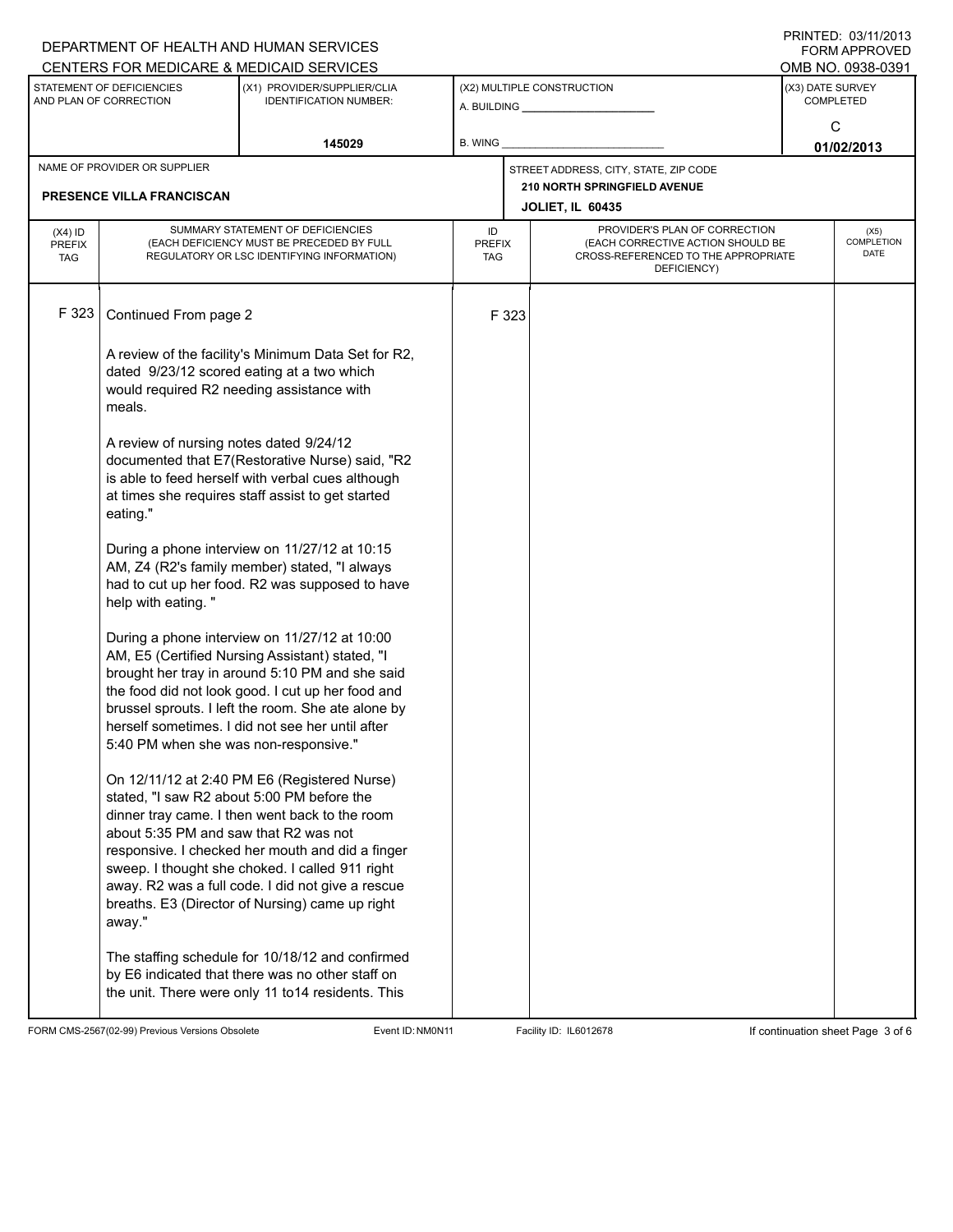|                                                     |                                                                                                                                                                                                                                                                                                                                                                           | DEPARTMENT OF HEALTH AND HUMAN SERVICES<br>CENTERS FOR MEDICARE & MEDICAID SERVICES                                                                                                                                                                                                                                                                                                                                                                                                                                                                                                                                                                                                                                                                                                                                                                                                                                                                                                                                                                                                  |         |                                                                                                                                                  |                                                         |                                      | <b>FORM APPROVED</b><br>OMB NO. 0938-0391 |  |
|-----------------------------------------------------|---------------------------------------------------------------------------------------------------------------------------------------------------------------------------------------------------------------------------------------------------------------------------------------------------------------------------------------------------------------------------|--------------------------------------------------------------------------------------------------------------------------------------------------------------------------------------------------------------------------------------------------------------------------------------------------------------------------------------------------------------------------------------------------------------------------------------------------------------------------------------------------------------------------------------------------------------------------------------------------------------------------------------------------------------------------------------------------------------------------------------------------------------------------------------------------------------------------------------------------------------------------------------------------------------------------------------------------------------------------------------------------------------------------------------------------------------------------------------|---------|--------------------------------------------------------------------------------------------------------------------------------------------------|---------------------------------------------------------|--------------------------------------|-------------------------------------------|--|
| STATEMENT OF DEFICIENCIES<br>AND PLAN OF CORRECTION |                                                                                                                                                                                                                                                                                                                                                                           | (X1) PROVIDER/SUPPLIER/CLIA<br><b>IDENTIFICATION NUMBER:</b>                                                                                                                                                                                                                                                                                                                                                                                                                                                                                                                                                                                                                                                                                                                                                                                                                                                                                                                                                                                                                         |         |                                                                                                                                                  | (X2) MULTIPLE CONSTRUCTION<br>A. BUILDING A. BUILDING   | (X3) DATE SURVEY<br><b>COMPLETED</b> |                                           |  |
|                                                     |                                                                                                                                                                                                                                                                                                                                                                           | 145029                                                                                                                                                                                                                                                                                                                                                                                                                                                                                                                                                                                                                                                                                                                                                                                                                                                                                                                                                                                                                                                                               | B. WING |                                                                                                                                                  |                                                         | C<br>01/02/2013                      |                                           |  |
|                                                     | NAME OF PROVIDER OR SUPPLIER                                                                                                                                                                                                                                                                                                                                              |                                                                                                                                                                                                                                                                                                                                                                                                                                                                                                                                                                                                                                                                                                                                                                                                                                                                                                                                                                                                                                                                                      |         |                                                                                                                                                  | STREET ADDRESS, CITY, STATE, ZIP CODE                   |                                      |                                           |  |
|                                                     | PRESENCE VILLA FRANCISCAN                                                                                                                                                                                                                                                                                                                                                 |                                                                                                                                                                                                                                                                                                                                                                                                                                                                                                                                                                                                                                                                                                                                                                                                                                                                                                                                                                                                                                                                                      |         |                                                                                                                                                  | 210 NORTH SPRINGFIELD AVENUE<br><b>JOLIET, IL 60435</b> |                                      |                                           |  |
| $(X4)$ ID<br><b>PREFIX</b><br><b>TAG</b>            | SUMMARY STATEMENT OF DEFICIENCIES<br>(EACH DEFICIENCY MUST BE PRECEDED BY FULL<br>REGULATORY OR LSC IDENTIFYING INFORMATION)                                                                                                                                                                                                                                              |                                                                                                                                                                                                                                                                                                                                                                                                                                                                                                                                                                                                                                                                                                                                                                                                                                                                                                                                                                                                                                                                                      | ID      | PROVIDER'S PLAN OF CORRECTION<br>(EACH CORRECTIVE ACTION SHOULD BE<br><b>PREFIX</b><br>CROSS-REFERENCED TO THE APPROPRIATE<br>TAG<br>DEFICIENCY) |                                                         |                                      |                                           |  |
| F 323                                               | Continued From page 3<br>minutes while eating dinner.<br>maneuver."<br>supervision."<br>Review of R2's clinical record reflected a<br>physician order for aspiration precautions.<br>takes to minimize the risk of inhaling<br>for aspiration/choking.<br>under assessments, "Airway Partially<br>Obstructed-Foreign Body."<br>Respiratory failure and Choking in Nursing | left R2 alone unsupervised for approximately 25<br>On 12/11/12 at 12:38 PM, E3 stated, "We have<br>no documentation of what we did during the<br>emergency. We do not have any policies for<br>Cardiopulmonary Resuscitation or the Heimlich<br>During a phone interview on 12/11/12 at 1:56 PM,<br>Z3 (R2's Attending Physician) said, "I do not recall<br>looking at records indicating that R2 was safe to<br>eat by herself. If I wrote an order for R2 to be on<br>aspiration precautions R2 should have been<br>supervised. I do not recall if I was told that R2<br>was eating meals alone in her room without<br>Aspiration Precautions are measures the facility<br>fluid/food/foreign objects in residents at high risk<br>The Community Fire Department Ambulance<br>Service, documented that on 10/18/12 at 6:06 PM<br>The local hospital Emergency Room History and<br>Physical Report, documented by Z2 (community<br>hospital physician), under "Chief complaint:<br>home." The community hospital record showed<br>that R2 never recovered and expired 9 days later. |         | F 323                                                                                                                                            |                                                         |                                      |                                           |  |

FORM CMS-2567(02-99) Previous Versions Obsolete Event ID:NM0N11 Facility ID: IL6012678 If continuation sheet Page 4 of 6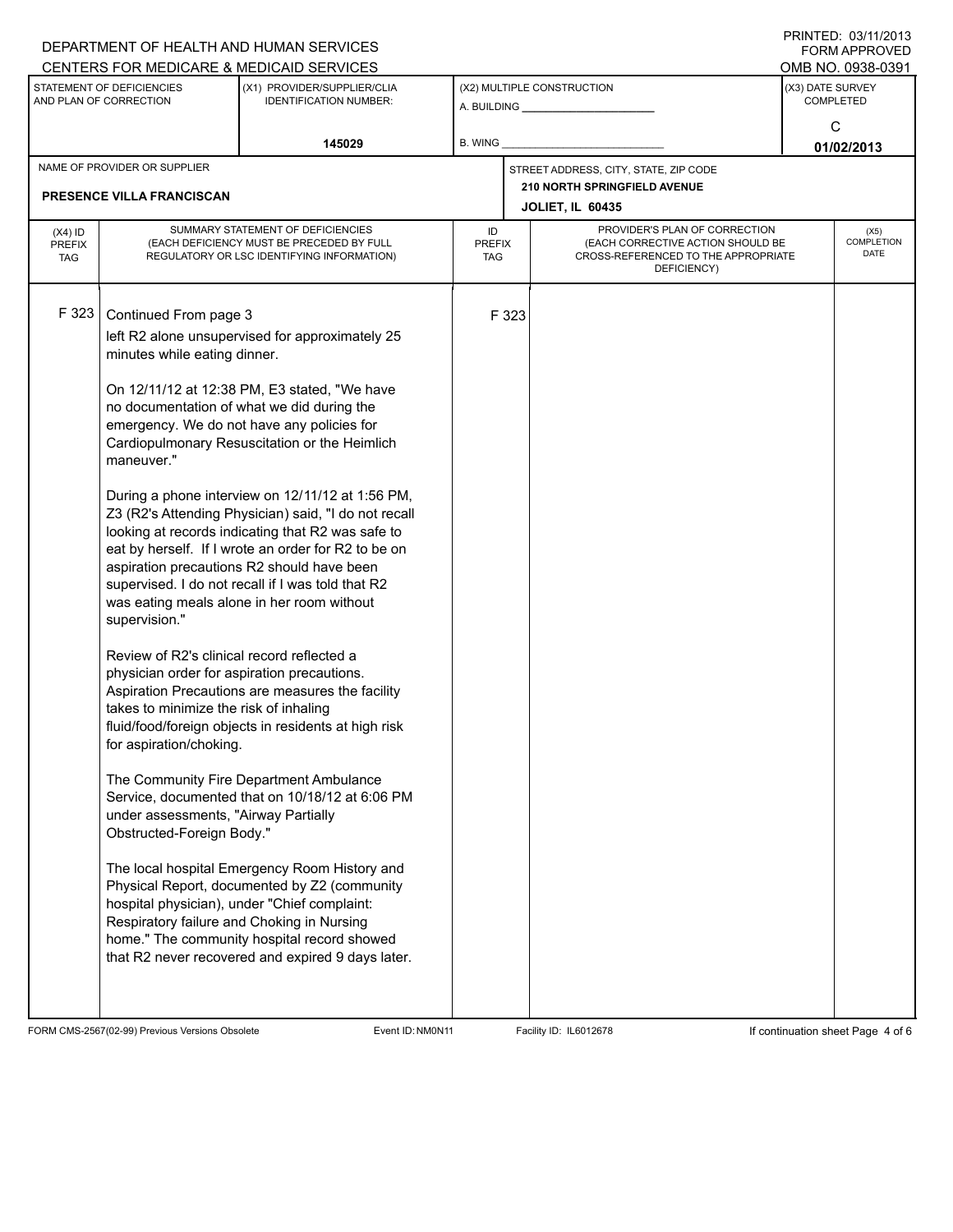|                                          |                                                                                                                                                                                                                                                                                                                                                                                                                                                                                                                                                                                                                                                                                                                                                                                                                                                                                                                                                                                                                                                                                                                                                                                                                                                                                                                                                                   | DEPARTMENT OF HEALTH AND HUMAN SERVICES<br>CENTERS FOR MEDICARE & MEDICAID SERVICES |         |                                                                                                                                                  |                                       |                                       | <b>FORM APPROVED</b>       |  |  |  |
|------------------------------------------|-------------------------------------------------------------------------------------------------------------------------------------------------------------------------------------------------------------------------------------------------------------------------------------------------------------------------------------------------------------------------------------------------------------------------------------------------------------------------------------------------------------------------------------------------------------------------------------------------------------------------------------------------------------------------------------------------------------------------------------------------------------------------------------------------------------------------------------------------------------------------------------------------------------------------------------------------------------------------------------------------------------------------------------------------------------------------------------------------------------------------------------------------------------------------------------------------------------------------------------------------------------------------------------------------------------------------------------------------------------------|-------------------------------------------------------------------------------------|---------|--------------------------------------------------------------------------------------------------------------------------------------------------|---------------------------------------|---------------------------------------|----------------------------|--|--|--|
|                                          | STATEMENT OF DEFICIENCIES                                                                                                                                                                                                                                                                                                                                                                                                                                                                                                                                                                                                                                                                                                                                                                                                                                                                                                                                                                                                                                                                                                                                                                                                                                                                                                                                         | (X1) PROVIDER/SUPPLIER/CLIA                                                         |         |                                                                                                                                                  | (X2) MULTIPLE CONSTRUCTION            | OMB NO. 0938-0391<br>(X3) DATE SURVEY |                            |  |  |  |
| AND PLAN OF CORRECTION                   |                                                                                                                                                                                                                                                                                                                                                                                                                                                                                                                                                                                                                                                                                                                                                                                                                                                                                                                                                                                                                                                                                                                                                                                                                                                                                                                                                                   | <b>IDENTIFICATION NUMBER:</b>                                                       |         |                                                                                                                                                  |                                       | <b>COMPLETED</b><br>C                 |                            |  |  |  |
| 145029                                   |                                                                                                                                                                                                                                                                                                                                                                                                                                                                                                                                                                                                                                                                                                                                                                                                                                                                                                                                                                                                                                                                                                                                                                                                                                                                                                                                                                   |                                                                                     | B. WING |                                                                                                                                                  |                                       | 01/02/2013                            |                            |  |  |  |
| NAME OF PROVIDER OR SUPPLIER             |                                                                                                                                                                                                                                                                                                                                                                                                                                                                                                                                                                                                                                                                                                                                                                                                                                                                                                                                                                                                                                                                                                                                                                                                                                                                                                                                                                   |                                                                                     |         |                                                                                                                                                  | STREET ADDRESS, CITY, STATE, ZIP CODE |                                       |                            |  |  |  |
|                                          |                                                                                                                                                                                                                                                                                                                                                                                                                                                                                                                                                                                                                                                                                                                                                                                                                                                                                                                                                                                                                                                                                                                                                                                                                                                                                                                                                                   |                                                                                     |         | 210 NORTH SPRINGFIELD AVENUE<br><b>JOLIET, IL 60435</b>                                                                                          |                                       |                                       |                            |  |  |  |
| $(X4)$ ID<br><b>PREFIX</b><br><b>TAG</b> | SUMMARY STATEMENT OF DEFICIENCIES<br>(EACH DEFICIENCY MUST BE PRECEDED BY FULL<br>REGULATORY OR LSC IDENTIFYING INFORMATION)                                                                                                                                                                                                                                                                                                                                                                                                                                                                                                                                                                                                                                                                                                                                                                                                                                                                                                                                                                                                                                                                                                                                                                                                                                      |                                                                                     | ID      | PROVIDER'S PLAN OF CORRECTION<br>(EACH CORRECTIVE ACTION SHOULD BE<br><b>PREFIX</b><br>CROSS-REFERENCED TO THE APPROPRIATE<br>TAG<br>DEFICIENCY) |                                       |                                       | (X5)<br>COMPLETION<br>DATE |  |  |  |
| F 323                                    | PRESENCE VILLA FRANCISCAN<br>Continued From page 4<br>The removal plan was accepted on 1/2/13 at<br>1:45pm. Surveyor confirmed that the facility took<br>the following actions to remove the Immediate<br>Jeopardy:<br>A) On 12/27/12 at 2:10 PM the facility sent a<br>letter documenting that they inserviced staff on in<br>room patient dining safely, and Aspiration<br>Precautions Guidelines. The facility also included<br>a new assessment tool for safety to eat<br>unsupervised as well as a new assessment tool<br>for the resorative nurse for people with<br>swallowing disorders and are on Aspiration<br>Precautions.<br>B.) On 12/31/12 at 1:00 PM employee records<br>for the inservice with the employee signature and<br>date were recieved in the office.<br>C.) On 1/2/13 at 8:30 AM, the only residents<br>eating in their room were alert and oriented times<br>three. They were not on Aspiration Precautions<br>or diagnosed with swallowing disorders.<br>D.) Several staff were able to verbalize the new<br>dining plan and the policy for Aspiration<br>Precautions.<br>Residents who are not oriented will not be<br>allowed to eat unsupervised as well as residents<br>with swallowing disorders or Aspiration<br>Precations.<br>On 1/8/13 at 2:17 pm additional documents were<br>recieved from the facility.<br>These include: |                                                                                     |         | F 323                                                                                                                                            |                                       |                                       |                            |  |  |  |
|                                          |                                                                                                                                                                                                                                                                                                                                                                                                                                                                                                                                                                                                                                                                                                                                                                                                                                                                                                                                                                                                                                                                                                                                                                                                                                                                                                                                                                   | A policy for documentation for major events.                                        |         |                                                                                                                                                  |                                       |                                       |                            |  |  |  |

FORM CMS-2567(02-99) Previous Versions Obsolete Event ID:NM0N11 Facility ID: IL6012678 If continuation sheet Page 5 of 6